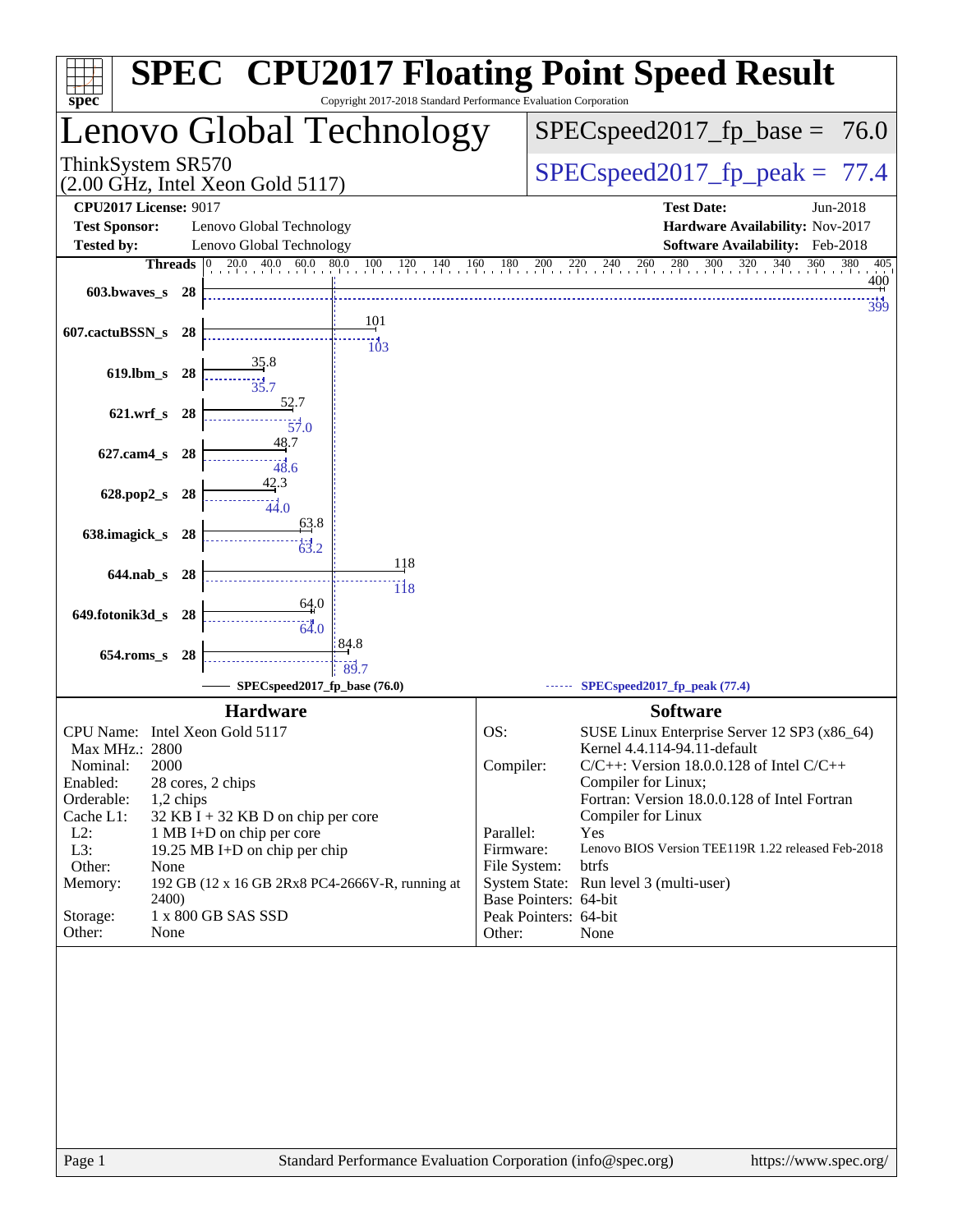

## Lenovo Global Technology

ThinkSystem SR570<br>  $SPEC speed2017$  fp\_peak = 77.4

 $SPECspeed2017_fp\_base = 76.0$ 

(2.00 GHz, Intel Xeon Gold 5117)

**[Tested by:](http://www.spec.org/auto/cpu2017/Docs/result-fields.html#Testedby)** Lenovo Global Technology **[Software Availability:](http://www.spec.org/auto/cpu2017/Docs/result-fields.html#SoftwareAvailability)** Feb-2018

**[CPU2017 License:](http://www.spec.org/auto/cpu2017/Docs/result-fields.html#CPU2017License)** 9017 **[Test Date:](http://www.spec.org/auto/cpu2017/Docs/result-fields.html#TestDate)** Jun-2018 **[Test Sponsor:](http://www.spec.org/auto/cpu2017/Docs/result-fields.html#TestSponsor)** Lenovo Global Technology **[Hardware Availability:](http://www.spec.org/auto/cpu2017/Docs/result-fields.html#HardwareAvailability)** Nov-2017

#### **[Results Table](http://www.spec.org/auto/cpu2017/Docs/result-fields.html#ResultsTable)**

|                  | <b>Base</b>    |                |       |                           | <b>Peak</b> |                |            |                |                |              |                |              |                |              |
|------------------|----------------|----------------|-------|---------------------------|-------------|----------------|------------|----------------|----------------|--------------|----------------|--------------|----------------|--------------|
| <b>Benchmark</b> | <b>Threads</b> | <b>Seconds</b> | Ratio | <b>Seconds</b>            | Ratio       | <b>Seconds</b> | Ratio      | <b>Threads</b> | <b>Seconds</b> | <b>Ratio</b> | <b>Seconds</b> | <b>Ratio</b> | <b>Seconds</b> | <b>Ratio</b> |
| 603.bwayes_s     | 28             | 147            | 400   | 148                       | 397         | 147            | <b>400</b> | 28             | 148            | <u>399</u>   | 148            | 399          | 149            | 395          |
| 607.cactuBSSN s  | 28             | 165            | 101   | 164                       | 102         | 164            | <b>101</b> | 28             | 162            | <u>103</u>   | 162            | 103          | 162            | 103          |
| $619.1$ bm s     | 28             | 146            | 35.8  | 146                       | 35.9        | 148            | 35.4       | 28             | 146            | 35.8         | 147            | 35.7         | 149            | 35.3         |
| $621$ .wrf s     | 28             | 251            | 52.8  | 252                       | 52.5        | 251            | 52.7       | 28             | 232            | 57.1         | 232            | 57.0         | 232            | 57.0         |
| $627$ .cam4 s    | 28             | 182            | 48.7  | 182                       | 48.7        | 183            | 48.5       | 28             | 182            | 48.6         | 183            | 48.5         | 182            | 48.6         |
| $628.pop2_s$     | 28             | 281            | 42.3  | 281                       | 42.3        | 281            | 42.2       | 28             | 271            | 43.8         | 270            | 44.0         | 270            | 44.0         |
| 638.imagick_s    | 28             | 226            | 63.8  | 226                       | 63.8        | 254            | 56.9       | 28             | 250            | 57.8         | 228            | 63.2         | 226            | 63.8         |
| $644$ .nab s     | 28             | 148            | 118   | 148                       | 118         | 148            | 118        | 28             | 148            | 118          | 148            | <b>118</b>   | 148            | 118          |
| 649.fotonik3d s  | 28             | 140            | 65.0  | 143                       | 64.0        | 144            | 63.1       | 28             | 142            | 64.0         | 140            | 64.9         | 144            | 63.2         |
| $654$ .roms s    | 28             | 186            | 84.7  | 186                       | 84.8        | 185            | 85.3       | 28             | 175            | 89.8         | 175            | 89.7         | 175            | 89.7         |
|                  |                |                | 76.0  | $SPECspeed2017$ fp base = |             |                |            |                |                |              |                |              |                |              |

**[SPECspeed2017\\_fp\\_peak =](http://www.spec.org/auto/cpu2017/Docs/result-fields.html#SPECspeed2017fppeak) 77.4**

Results appear in the [order in which they were run.](http://www.spec.org/auto/cpu2017/Docs/result-fields.html#RunOrder) Bold underlined text [indicates a median measurement](http://www.spec.org/auto/cpu2017/Docs/result-fields.html#Median).

#### **[Operating System Notes](http://www.spec.org/auto/cpu2017/Docs/result-fields.html#OperatingSystemNotes)**

Stack size set to unlimited using "ulimit -s unlimited"

#### **[General Notes](http://www.spec.org/auto/cpu2017/Docs/result-fields.html#GeneralNotes)**

Environment variables set by runcpu before the start of the run: LD\_LIBRARY\_PATH = "/home/cpu2017.1.0.2.ic18.0/lib/ia32:/home/cpu2017.1.0.2.ic18.0/lib/intel64" LD\_LIBRARY\_PATH = "\$LD\_LIBRARY\_PATH:/home/cpu2017.1.0.2.ic18.0/je5.0.1-32:/home/cpu2017.1.0.2.ic18.0/je5.0.1-64" OMP\_STACKSIZE = "192M"

 Binaries compiled on a system with 1x Intel Core i7-4790 CPU + 32GB RAM memory using Redhat Enterprise Linux 7.4 Transparent Huge Pages enabled by default Prior to runcpu invocation Filesystem page cache synced and cleared with: sync; echo 3> /proc/sys/vm/drop\_caches Yes: The test sponsor attests, as of date of publication, that CVE-2017-5754 (Meltdown) is mitigated in the system as tested and documented. Yes: The test sponsor attests, as of date of publication, that CVE-2017-5753 (Spectre variant 1) is mitigated in the system as tested and documented. Yes: The test sponsor attests, as of date of publication, that CVE-2017-5715 (Spectre variant 2) is mitigated in the system as tested and documented.

#### **[Platform Notes](http://www.spec.org/auto/cpu2017/Docs/result-fields.html#PlatformNotes)**

BIOS configuration: Choose Operating Mode set to Maximum Performance Hyper-Threading set to Disable

**(Continued on next page)**

Page 2 Standard Performance Evaluation Corporation [\(info@spec.org\)](mailto:info@spec.org) <https://www.spec.org/>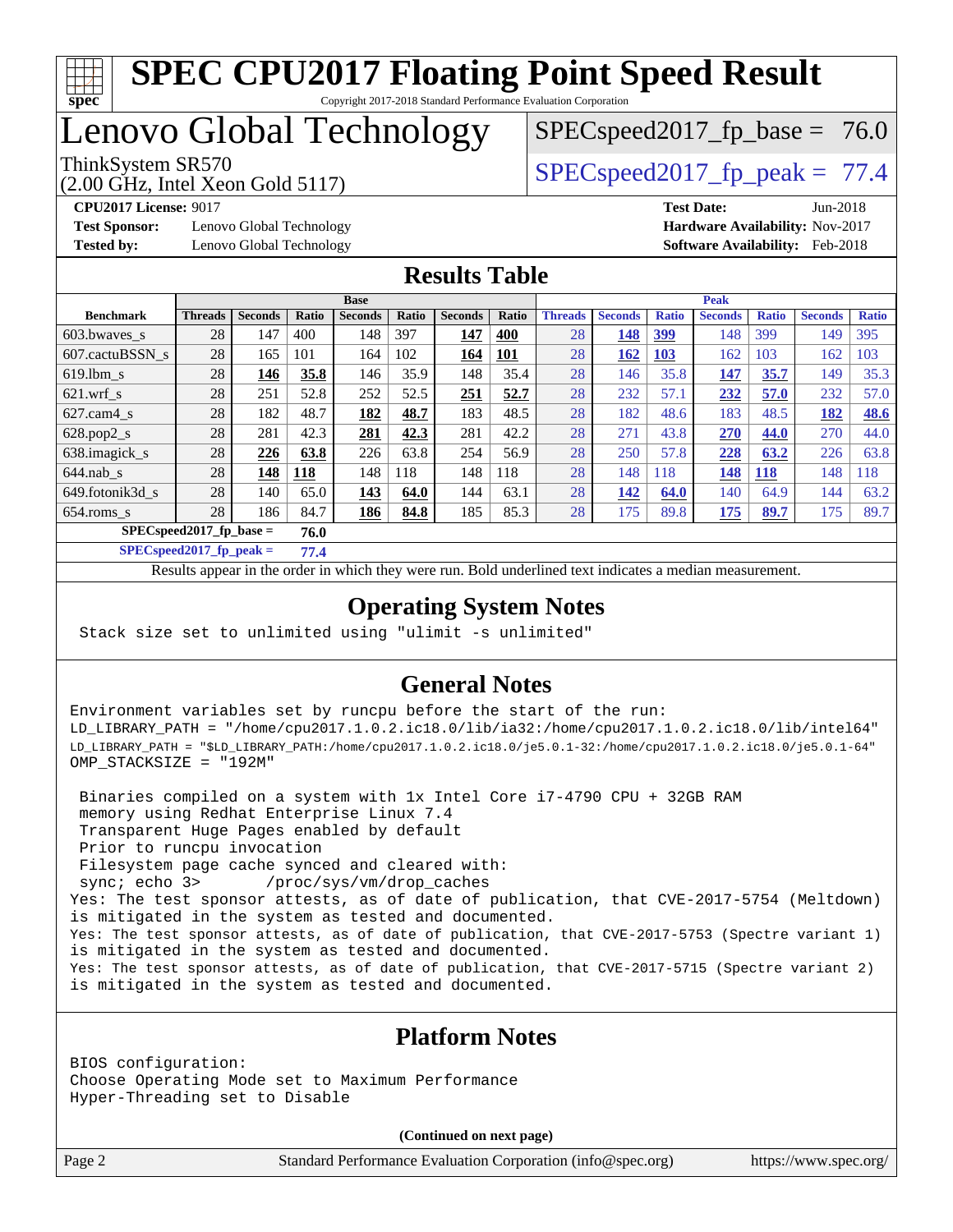| v.<br>t.<br>٠, |  |  |  |  |  |  |  |
|----------------|--|--|--|--|--|--|--|

Lenovo Global Technology

 $SPECspeed2017_fp\_base = 76.0$ 

(2.00 GHz, Intel Xeon Gold 5117)

ThinkSystem SR570  $SPEC speed2017$  fp\_peak = 77.4

**[Test Sponsor:](http://www.spec.org/auto/cpu2017/Docs/result-fields.html#TestSponsor)** Lenovo Global Technology **[Hardware Availability:](http://www.spec.org/auto/cpu2017/Docs/result-fields.html#HardwareAvailability)** Nov-2017 **[Tested by:](http://www.spec.org/auto/cpu2017/Docs/result-fields.html#Testedby)** Lenovo Global Technology **[Software Availability:](http://www.spec.org/auto/cpu2017/Docs/result-fields.html#SoftwareAvailability)** Feb-2018

**[CPU2017 License:](http://www.spec.org/auto/cpu2017/Docs/result-fields.html#CPU2017License)** 9017 **[Test Date:](http://www.spec.org/auto/cpu2017/Docs/result-fields.html#TestDate)** Jun-2018

#### **[Platform Notes \(Continued\)](http://www.spec.org/auto/cpu2017/Docs/result-fields.html#PlatformNotes)**

Page 3 Standard Performance Evaluation Corporation [\(info@spec.org\)](mailto:info@spec.org) <https://www.spec.org/> MONITOR/MWAIT set to Enable Trusted Execution Technology set to Enable DCU Streamer Prefetcher set to Disable DCA set to Enable Stale AtoS set to Enable LLC dead line alloc set to Enable Sysinfo program /home/cpu2017.1.0.2.ic18.0/bin/sysinfo Rev: r5797 of 2017-06-14 96c45e4568ad54c135fd618bcc091c0f running on linux-uru4 Mon Jun 4 20:34:50 2018 SUT (System Under Test) info as seen by some common utilities. For more information on this section, see <https://www.spec.org/cpu2017/Docs/config.html#sysinfo> From /proc/cpuinfo model name : Intel(R) Xeon(R) Gold 5117 CPU @ 2.00GHz 2 "physical id"s (chips) 28 "processors" cores, siblings (Caution: counting these is hw and system dependent. The following excerpts from /proc/cpuinfo might not be reliable. Use with caution.) cpu cores : 14 siblings : 14 physical 0: cores 0 1 2 3 4 5 6 8 9 10 11 12 13 14 physical 1: cores 0 1 2 3 4 5 6 8 9 10 11 12 13 14 From lscpu: Architecture: x86\_64 CPU op-mode(s): 32-bit, 64-bit Byte Order: Little Endian  $CPU(s):$  28 On-line CPU(s) list: 0-27 Thread(s) per core: 1 Core(s) per socket: 14 Socket(s): 2 NUMA node(s): 2 Vendor ID: GenuineIntel CPU family: 6 Model: 85 Model name:  $Intel(R)$  Xeon(R) Gold 5117 CPU @ 2.00GHz Stepping: 4 CPU MHz: 1995.314 BogoMIPS: 3990.62 Virtualization: VT-x L1d cache: 32K<br>
L1i cache: 32K  $L1i$  cache: L2 cache: 1024K L3 cache: 19712K **(Continued on next page)**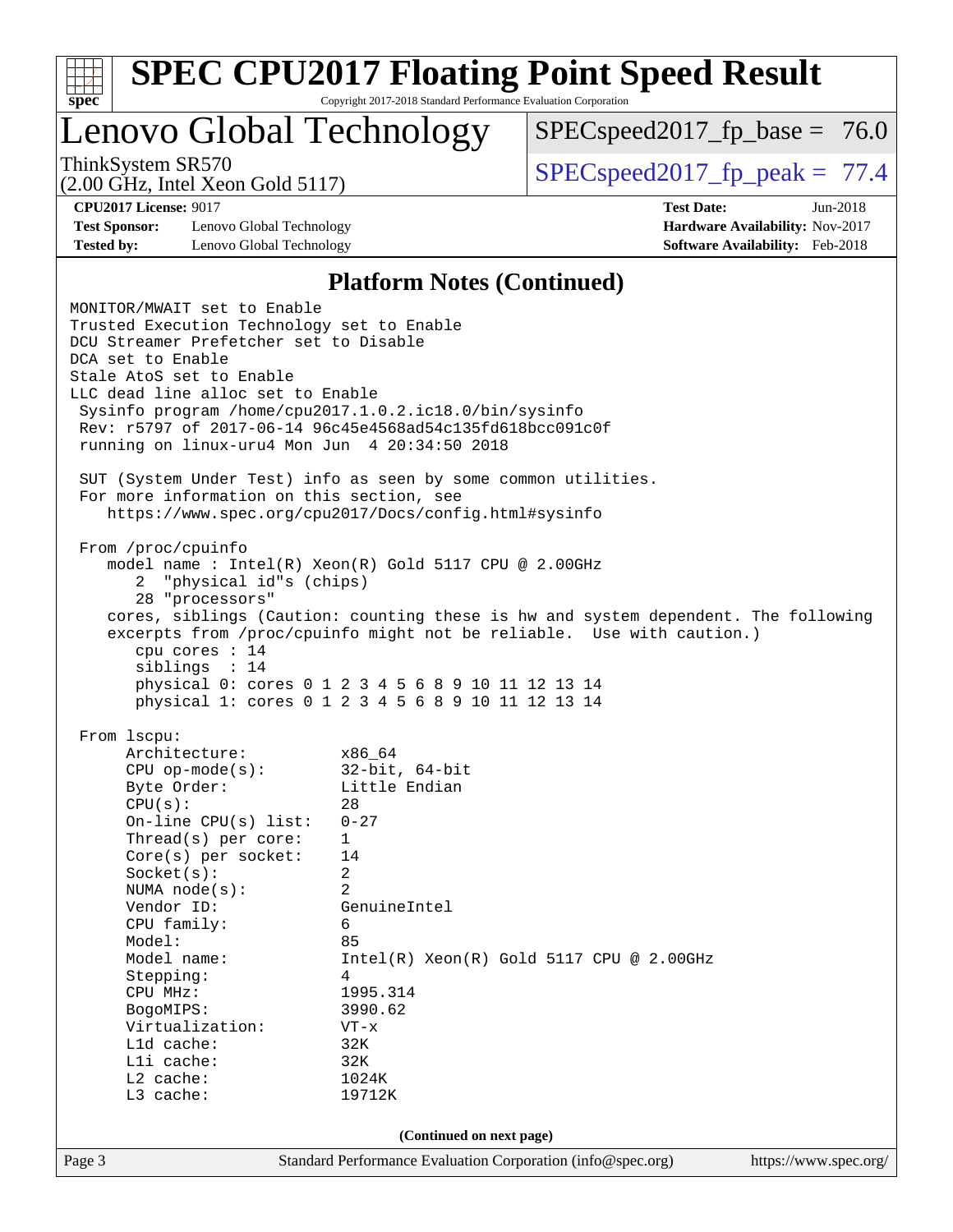| <b>SPEC CPU2017 Floating Point Speed Result</b>                                                                                                                                                                                                                                                                                                                                                                             |                                                                                                                                                                                                                                                                                                                                                                                                                                                                                                                                                                                                        |
|-----------------------------------------------------------------------------------------------------------------------------------------------------------------------------------------------------------------------------------------------------------------------------------------------------------------------------------------------------------------------------------------------------------------------------|--------------------------------------------------------------------------------------------------------------------------------------------------------------------------------------------------------------------------------------------------------------------------------------------------------------------------------------------------------------------------------------------------------------------------------------------------------------------------------------------------------------------------------------------------------------------------------------------------------|
| Copyright 2017-2018 Standard Performance Evaluation Corporation<br>spec®<br>Lenovo Global Technology                                                                                                                                                                                                                                                                                                                        | $SPEC speed2017_f p\_base = 76.0$                                                                                                                                                                                                                                                                                                                                                                                                                                                                                                                                                                      |
| ThinkSystem SR570<br>$(2.00 \text{ GHz}, \text{Intel Xeon Gold } 5117)$                                                                                                                                                                                                                                                                                                                                                     | $SPEC speed2017_fp\_peak = 77.4$                                                                                                                                                                                                                                                                                                                                                                                                                                                                                                                                                                       |
| <b>CPU2017 License: 9017</b><br><b>Test Sponsor:</b><br>Lenovo Global Technology<br><b>Tested by:</b><br>Lenovo Global Technology                                                                                                                                                                                                                                                                                           | <b>Test Date:</b><br>Jun-2018<br>Hardware Availability: Nov-2017<br>Software Availability: Feb-2018                                                                                                                                                                                                                                                                                                                                                                                                                                                                                                    |
|                                                                                                                                                                                                                                                                                                                                                                                                                             |                                                                                                                                                                                                                                                                                                                                                                                                                                                                                                                                                                                                        |
| <b>Platform Notes (Continued)</b><br>NUMA node0 CPU(s):<br>$0 - 13$<br>$14 - 27$<br>NUMA nodel CPU(s):<br>Flags:<br>lm constant_tsc art arch_perfmon pebs bts rep_good nopl xtopology nonstop_tsc<br>ept vpid fsgsbase tsc_adjust bmil hle avx2 smep bmi2 erms invpcid rtm cqm mpx<br>xsavec xgetbv1 cqm_llc cqm_occup_llc pku ospke                                                                                        | fpu vme de pse tsc msr pae mce cx8 apic sep mtrr pge mca cmov<br>pat pse36 clflush dts acpi mmx fxsr sse sse2 ss ht tm pbe syscall nx pdpelgb rdtscp<br>aperfmperf eagerfpu pni pclmulqdq dtes64 monitor ds_cpl vmx smx est tm2 ssse3 sdbg<br>fma cx16 xtpr pdcm pcid dca sse4_1 sse4_2 x2apic movbe popcnt tsc_deadline_timer aes<br>xsave avx f16c rdrand lahf_lm abm 3dnowprefetch ida arat epb invpcid_single pln pts<br>dtherm intel_pt rsb_ctxsw spec_ctrl retpoline kaiser tpr_shadow vnmi flexpriority<br>avx512f avx512dq rdseed adx smap clflushopt clwb avx512cd avx512bw avx512vl xsaveopt |
| /proc/cpuinfo cache data<br>cache size : 19712 KB                                                                                                                                                                                                                                                                                                                                                                           |                                                                                                                                                                                                                                                                                                                                                                                                                                                                                                                                                                                                        |
| From numactl --hardware WARNING: a numactl 'node' might or might not correspond to a<br>physical chip.<br>$available: 2 nodes (0-1)$<br>node 0 cpus: 0 1 2 3 4 5 6 7 8 9 10 11 12 13<br>node 0 size: 96059 MB<br>node 0 free: 94805 MB<br>node 1 cpus: 14 15 16 17 18 19 20 21 22 23 24 25 26 27<br>node 1 size: 96749 MB<br>node 1 free: 95041 MB<br>node distances:<br>node<br>1<br>0<br>0:<br>10<br>21<br>1:<br>21<br>10 |                                                                                                                                                                                                                                                                                                                                                                                                                                                                                                                                                                                                        |
| From /proc/meminfo<br>MemTotal:<br>197435500 kB<br>HugePages_Total:<br>0<br>Hugepagesize:<br>2048 kB                                                                                                                                                                                                                                                                                                                        |                                                                                                                                                                                                                                                                                                                                                                                                                                                                                                                                                                                                        |
| From /etc/*release* /etc/*version*<br>SuSE-release:<br>SUSE Linux Enterprise Server 12 (x86_64)<br>$VERSION = 12$<br>$PATCHLEVEL = 3$<br># Please check /etc/os-release for details about this release.<br>os-release:<br>NAME="SLES"<br>VERSION="12-SP3"<br>VERSION_ID="12.3"<br>PRETTY_NAME="SUSE Linux Enterprise Server 12 SP3"                                                                                         | # This file is deprecated and will be removed in a future service pack or release.                                                                                                                                                                                                                                                                                                                                                                                                                                                                                                                     |
| (Continued on next page)                                                                                                                                                                                                                                                                                                                                                                                                    |                                                                                                                                                                                                                                                                                                                                                                                                                                                                                                                                                                                                        |
| Page 4<br>Standard Performance Evaluation Corporation (info@spec.org)                                                                                                                                                                                                                                                                                                                                                       | https://www.spec.org/                                                                                                                                                                                                                                                                                                                                                                                                                                                                                                                                                                                  |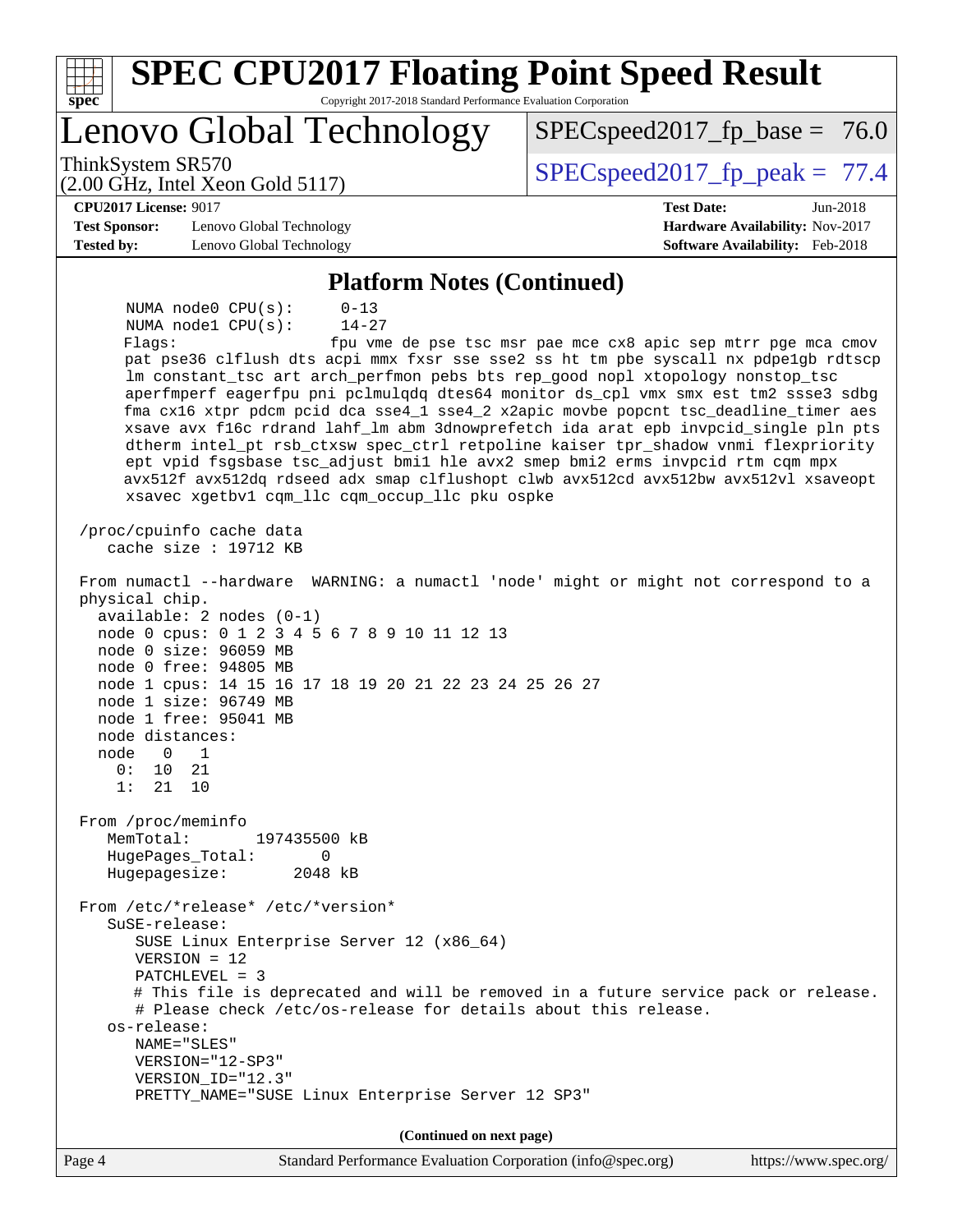| spec |  |  |
|------|--|--|

# **[SPEC CPU2017 Floating Point Speed Result](http://www.spec.org/auto/cpu2017/Docs/result-fields.html#SPECCPU2017FloatingPointSpeedResult)**

Copyright 2017-2018 Standard Performance Evaluation Corporation

## Lenovo Global Technology

 $SPECspeed2017_fp\_base = 76.0$ 

(2.00 GHz, Intel Xeon Gold 5117)

ThinkSystem SR570  $SPEC speed2017$  fp\_peak = 77.4

**[Test Sponsor:](http://www.spec.org/auto/cpu2017/Docs/result-fields.html#TestSponsor)** Lenovo Global Technology **[Hardware Availability:](http://www.spec.org/auto/cpu2017/Docs/result-fields.html#HardwareAvailability)** Nov-2017 **[Tested by:](http://www.spec.org/auto/cpu2017/Docs/result-fields.html#Testedby)** Lenovo Global Technology **[Software Availability:](http://www.spec.org/auto/cpu2017/Docs/result-fields.html#SoftwareAvailability)** Feb-2018

**[CPU2017 License:](http://www.spec.org/auto/cpu2017/Docs/result-fields.html#CPU2017License)** 9017 **[Test Date:](http://www.spec.org/auto/cpu2017/Docs/result-fields.html#TestDate)** Jun-2018

#### **[Platform Notes \(Continued\)](http://www.spec.org/auto/cpu2017/Docs/result-fields.html#PlatformNotes)**

 ID="sles" ANSI\_COLOR="0;32" CPE\_NAME="cpe:/o:suse:sles:12:sp3"

uname -a:

 Linux linux-uru4 4.4.114-94.11-default #1 SMP Thu Feb 1 19:28:26 UTC 2018 (4309ff9) x86\_64 x86\_64 x86\_64 GNU/Linux

run-level 3 Jun 4 10:38

 SPEC is set to: /home/cpu2017.1.0.2.ic18.0 Filesystem Type Size Used Avail Use% Mounted on /dev/sdb2 btrfs 744G 96G 649G 13% /home

 Additional information from dmidecode follows. WARNING: Use caution when you interpret this section. The 'dmidecode' program reads system data which is "intended to allow hardware to be accurately determined", but the intent may not be met, as there are frequent changes to hardware, firmware, and the "DMTF SMBIOS" standard. BIOS Lenovo -[TEE119R-1.22]- 02/06/2018 Memory: 4x NO DIMM NO DIMM 12x Samsung M393A2K43BB1-CTD 16 GB 2 rank 2666, configured at 2400

(End of data from sysinfo program)

#### **[Compiler Version Notes](http://www.spec.org/auto/cpu2017/Docs/result-fields.html#CompilerVersionNotes)**

| 619.1bm s(base) 638.imagick s(base, peak) 644.nab s(base, peak)<br>CC.                        |  |  |  |  |  |  |
|-----------------------------------------------------------------------------------------------|--|--|--|--|--|--|
| icc (ICC) 18.0.0 20170811<br>Copyright (C) 1985-2017 Intel Corporation. All rights reserved.  |  |  |  |  |  |  |
| $CC$ 619.1bm $s$ (peak)                                                                       |  |  |  |  |  |  |
| icc (ICC) 18.0.0 20170811<br>Copyright (C) 1985-2017 Intel Corporation. All rights reserved.  |  |  |  |  |  |  |
| FC 607.cactuBSSN_s(base)                                                                      |  |  |  |  |  |  |
| icpc (ICC) 18.0.0 20170811<br>Copyright (C) 1985-2017 Intel Corporation. All rights reserved. |  |  |  |  |  |  |
| (Continued on next page)                                                                      |  |  |  |  |  |  |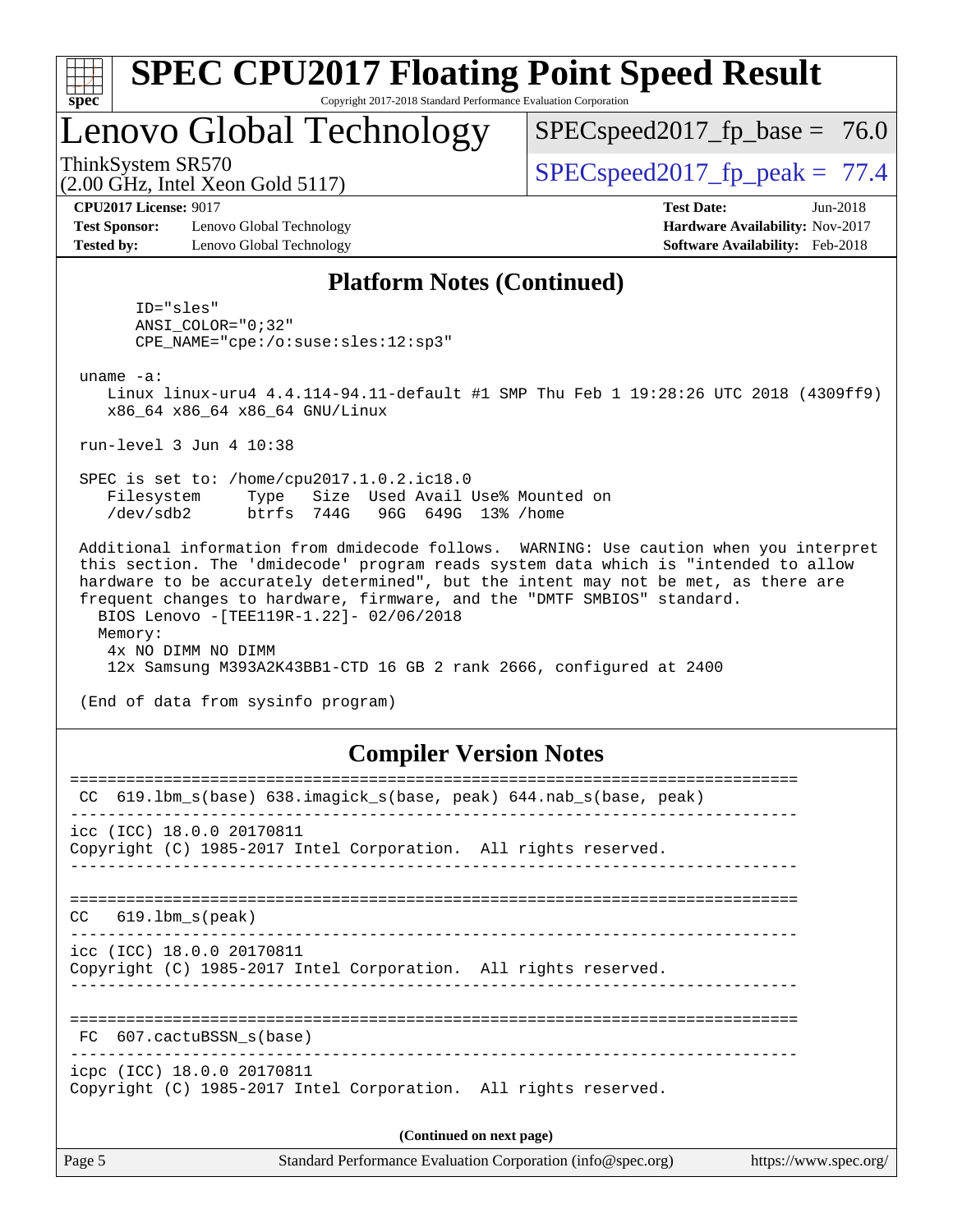| v.<br>ť |  |  |  |  |  |  |  |
|---------|--|--|--|--|--|--|--|

# **[SPEC CPU2017 Floating Point Speed Result](http://www.spec.org/auto/cpu2017/Docs/result-fields.html#SPECCPU2017FloatingPointSpeedResult)**

Copyright 2017-2018 Standard Performance Evaluation Corporation

Lenovo Global Technology

 $SPECspeed2017_fp\_base = 76.0$ 

(2.00 GHz, Intel Xeon Gold 5117)

ThinkSystem SR570<br>  $(2.00 \text{ GHz})$  Intel Xeon Gold 5117) [SPECspeed2017\\_fp\\_peak =](http://www.spec.org/auto/cpu2017/Docs/result-fields.html#SPECspeed2017fppeak) 77.4

**[CPU2017 License:](http://www.spec.org/auto/cpu2017/Docs/result-fields.html#CPU2017License)** 9017

**[Test Sponsor:](http://www.spec.org/auto/cpu2017/Docs/result-fields.html#TestSponsor)** Lenovo Global Technology **[Tested by:](http://www.spec.org/auto/cpu2017/Docs/result-fields.html#Testedby)** Lenovo Global Technology

| <b>Test Date:</b>                      | Jun-2018 |
|----------------------------------------|----------|
| <b>Hardware Availability: Nov-2017</b> |          |
| <b>Software Availability:</b> Feb-2018 |          |

#### **[Compiler Version Notes \(Continued\)](http://www.spec.org/auto/cpu2017/Docs/result-fields.html#CompilerVersionNotes)**

|                                                                                                                                                                                                  |                                                              | $\mathbf{[Coulomb]}$ version rotes ( $\mathbf{[Coulomb]}$   |                          |                       |
|--------------------------------------------------------------------------------------------------------------------------------------------------------------------------------------------------|--------------------------------------------------------------|-------------------------------------------------------------|--------------------------|-----------------------|
| icc (ICC) 18.0.0 20170811<br>Copyright (C) 1985-2017 Intel Corporation. All rights reserved.<br>ifort (IFORT) 18.0.0 20170811<br>Copyright (C) 1985-2017 Intel Corporation. All rights reserved. |                                                              |                                                             |                          |                       |
|                                                                                                                                                                                                  |                                                              | __________________                                          |                          |                       |
| FC                                                                                                                                                                                               | 607.cactuBSSN_s(peak)                                        |                                                             |                          |                       |
| icpc (ICC) 18.0.0 20170811<br>Copyright (C) 1985-2017 Intel Corporation. All rights reserved.<br>icc (ICC) 18.0.0 20170811                                                                       |                                                              |                                                             |                          |                       |
| Copyright (C) 1985-2017 Intel Corporation. All rights reserved.<br>ifort (IFORT) 18.0.0 20170811<br>Copyright (C) 1985-2017 Intel Corporation. All rights reserved.                              |                                                              |                                                             |                          |                       |
|                                                                                                                                                                                                  | FC 603.bwaves_s(base) 649.fotonik3d_s(base) 654.roms_s(base) |                                                             |                          |                       |
| ifort (IFORT) 18.0.0 20170811<br>Copyright (C) 1985-2017 Intel Corporation. All rights reserved.                                                                                                 |                                                              |                                                             |                          |                       |
| FC                                                                                                                                                                                               | 603.bwaves_s(peak) 649.fotonik3d_s(peak) 654.roms_s(peak)    |                                                             |                          |                       |
| ifort (IFORT) 18.0.0 20170811<br>Copyright (C) 1985-2017 Intel Corporation. All rights reserved.                                                                                                 |                                                              |                                                             |                          |                       |
|                                                                                                                                                                                                  | $CC$ 621.wrf_s(base) 627.cam4_s(base, peak) 628.pop2_s(base) |                                                             |                          |                       |
| ifort (IFORT) 18.0.0 20170811<br>Copyright (C) 1985-2017 Intel Corporation. All rights reserved.<br>icc (ICC) 18.0.0 20170811                                                                    |                                                              |                                                             |                          |                       |
| Copyright (C) 1985-2017 Intel Corporation. All rights reserved.                                                                                                                                  |                                                              |                                                             |                          |                       |
| CC.                                                                                                                                                                                              | $621.wrf_s(peak)$ $628.pop2_s(peak)$                         |                                                             |                          |                       |
| ifort (IFORT) 18.0.0 20170811<br>Copyright (C) 1985-2017 Intel Corporation. All rights reserved.<br>icc (ICC) 18.0.0 20170811                                                                    |                                                              |                                                             |                          |                       |
| Copyright (C) 1985-2017 Intel Corporation. All rights reserved.                                                                                                                                  |                                                              |                                                             |                          |                       |
| Page 6                                                                                                                                                                                           |                                                              | Standard Performance Evaluation Corporation (info@spec.org) | (Continued on next page) | https://www.spec.org/ |
|                                                                                                                                                                                                  |                                                              |                                                             |                          |                       |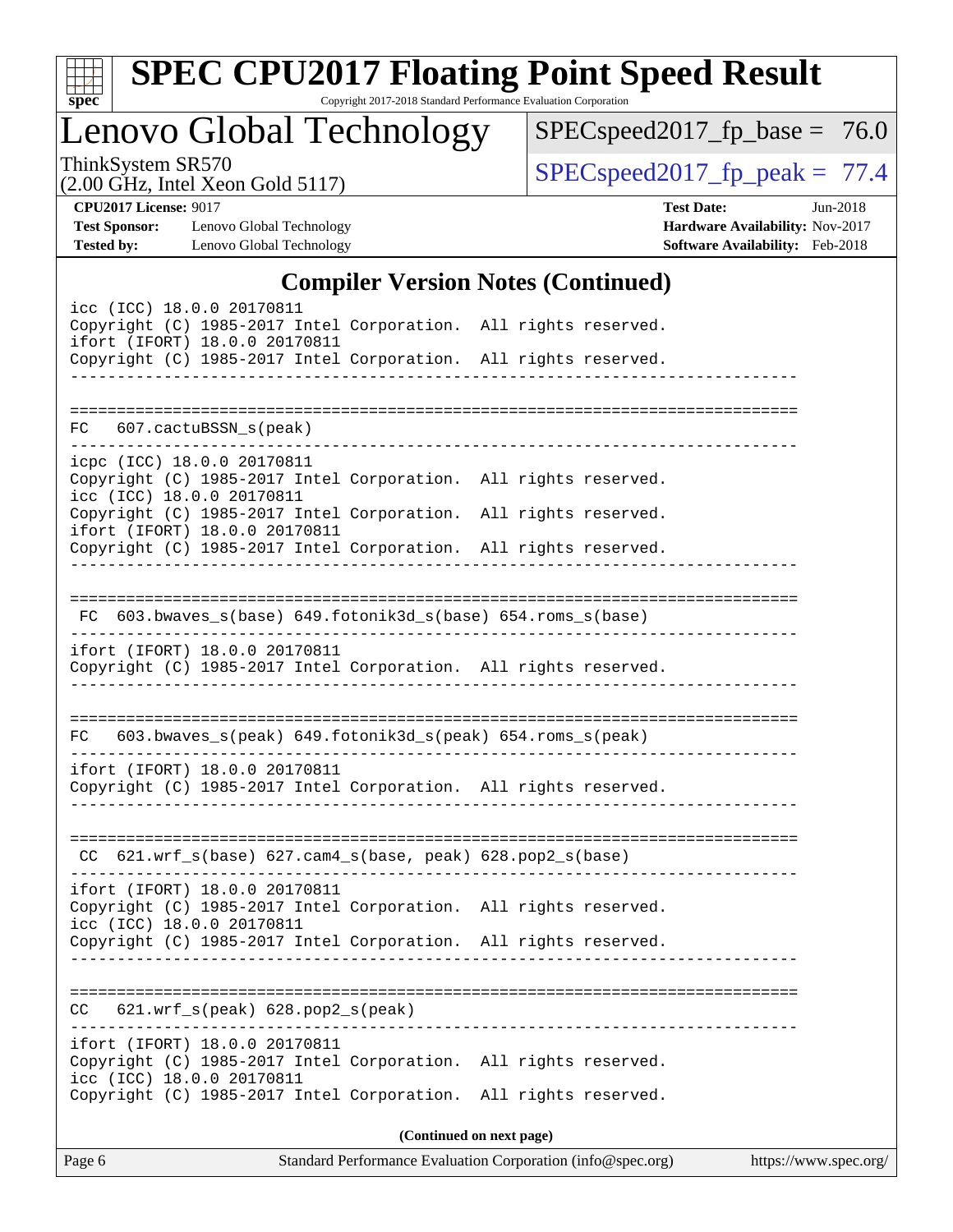

# Lenovo Global Technology

 $SPECspeed2017_fp\_base = 76.0$ 

(2.00 GHz, Intel Xeon Gold 5117)

ThinkSystem SR570  $SPEC speed2017$  fp\_peak = 77.4

**[Test Sponsor:](http://www.spec.org/auto/cpu2017/Docs/result-fields.html#TestSponsor)** Lenovo Global Technology **[Hardware Availability:](http://www.spec.org/auto/cpu2017/Docs/result-fields.html#HardwareAvailability)** Nov-2017 **[Tested by:](http://www.spec.org/auto/cpu2017/Docs/result-fields.html#Testedby)** Lenovo Global Technology **[Software Availability:](http://www.spec.org/auto/cpu2017/Docs/result-fields.html#SoftwareAvailability)** Feb-2018

**[CPU2017 License:](http://www.spec.org/auto/cpu2017/Docs/result-fields.html#CPU2017License)** 9017 **[Test Date:](http://www.spec.org/auto/cpu2017/Docs/result-fields.html#TestDate)** Jun-2018

### **[Compiler Version Notes \(Continued\)](http://www.spec.org/auto/cpu2017/Docs/result-fields.html#CompilerVersionNotes)**

------------------------------------------------------------------------------

## **[Base Compiler Invocation](http://www.spec.org/auto/cpu2017/Docs/result-fields.html#BaseCompilerInvocation)**

[C benchmarks](http://www.spec.org/auto/cpu2017/Docs/result-fields.html#Cbenchmarks):

[icc](http://www.spec.org/cpu2017/results/res2018q2/cpu2017-20180612-06997.flags.html#user_CCbase_intel_icc_18.0_66fc1ee009f7361af1fbd72ca7dcefbb700085f36577c54f309893dd4ec40d12360134090235512931783d35fd58c0460139e722d5067c5574d8eaf2b3e37e92)

[Fortran benchmarks](http://www.spec.org/auto/cpu2017/Docs/result-fields.html#Fortranbenchmarks): [ifort](http://www.spec.org/cpu2017/results/res2018q2/cpu2017-20180612-06997.flags.html#user_FCbase_intel_ifort_18.0_8111460550e3ca792625aed983ce982f94888b8b503583aa7ba2b8303487b4d8a21a13e7191a45c5fd58ff318f48f9492884d4413fa793fd88dd292cad7027ca)

[Benchmarks using both Fortran and C](http://www.spec.org/auto/cpu2017/Docs/result-fields.html#BenchmarksusingbothFortranandC): [ifort](http://www.spec.org/cpu2017/results/res2018q2/cpu2017-20180612-06997.flags.html#user_CC_FCbase_intel_ifort_18.0_8111460550e3ca792625aed983ce982f94888b8b503583aa7ba2b8303487b4d8a21a13e7191a45c5fd58ff318f48f9492884d4413fa793fd88dd292cad7027ca) [icc](http://www.spec.org/cpu2017/results/res2018q2/cpu2017-20180612-06997.flags.html#user_CC_FCbase_intel_icc_18.0_66fc1ee009f7361af1fbd72ca7dcefbb700085f36577c54f309893dd4ec40d12360134090235512931783d35fd58c0460139e722d5067c5574d8eaf2b3e37e92)

[Benchmarks using Fortran, C, and C++:](http://www.spec.org/auto/cpu2017/Docs/result-fields.html#BenchmarksusingFortranCandCXX) [icpc](http://www.spec.org/cpu2017/results/res2018q2/cpu2017-20180612-06997.flags.html#user_CC_CXX_FCbase_intel_icpc_18.0_c510b6838c7f56d33e37e94d029a35b4a7bccf4766a728ee175e80a419847e808290a9b78be685c44ab727ea267ec2f070ec5dc83b407c0218cded6866a35d07) [icc](http://www.spec.org/cpu2017/results/res2018q2/cpu2017-20180612-06997.flags.html#user_CC_CXX_FCbase_intel_icc_18.0_66fc1ee009f7361af1fbd72ca7dcefbb700085f36577c54f309893dd4ec40d12360134090235512931783d35fd58c0460139e722d5067c5574d8eaf2b3e37e92) [ifort](http://www.spec.org/cpu2017/results/res2018q2/cpu2017-20180612-06997.flags.html#user_CC_CXX_FCbase_intel_ifort_18.0_8111460550e3ca792625aed983ce982f94888b8b503583aa7ba2b8303487b4d8a21a13e7191a45c5fd58ff318f48f9492884d4413fa793fd88dd292cad7027ca)

## **[Base Portability Flags](http://www.spec.org/auto/cpu2017/Docs/result-fields.html#BasePortabilityFlags)**

 603.bwaves\_s: [-DSPEC\\_LP64](http://www.spec.org/cpu2017/results/res2018q2/cpu2017-20180612-06997.flags.html#suite_basePORTABILITY603_bwaves_s_DSPEC_LP64) 607.cactuBSSN\_s: [-DSPEC\\_LP64](http://www.spec.org/cpu2017/results/res2018q2/cpu2017-20180612-06997.flags.html#suite_basePORTABILITY607_cactuBSSN_s_DSPEC_LP64) 619.lbm\_s: [-DSPEC\\_LP64](http://www.spec.org/cpu2017/results/res2018q2/cpu2017-20180612-06997.flags.html#suite_basePORTABILITY619_lbm_s_DSPEC_LP64) 621.wrf\_s: [-DSPEC\\_LP64](http://www.spec.org/cpu2017/results/res2018q2/cpu2017-20180612-06997.flags.html#suite_basePORTABILITY621_wrf_s_DSPEC_LP64) [-DSPEC\\_CASE\\_FLAG](http://www.spec.org/cpu2017/results/res2018q2/cpu2017-20180612-06997.flags.html#b621.wrf_s_baseCPORTABILITY_DSPEC_CASE_FLAG) [-convert big\\_endian](http://www.spec.org/cpu2017/results/res2018q2/cpu2017-20180612-06997.flags.html#user_baseFPORTABILITY621_wrf_s_convert_big_endian_c3194028bc08c63ac5d04de18c48ce6d347e4e562e8892b8bdbdc0214820426deb8554edfa529a3fb25a586e65a3d812c835984020483e7e73212c4d31a38223) 627.cam4\_s: [-DSPEC\\_LP64](http://www.spec.org/cpu2017/results/res2018q2/cpu2017-20180612-06997.flags.html#suite_basePORTABILITY627_cam4_s_DSPEC_LP64) [-DSPEC\\_CASE\\_FLAG](http://www.spec.org/cpu2017/results/res2018q2/cpu2017-20180612-06997.flags.html#b627.cam4_s_baseCPORTABILITY_DSPEC_CASE_FLAG) 628.pop2\_s: [-DSPEC\\_LP64](http://www.spec.org/cpu2017/results/res2018q2/cpu2017-20180612-06997.flags.html#suite_basePORTABILITY628_pop2_s_DSPEC_LP64) [-DSPEC\\_CASE\\_FLAG](http://www.spec.org/cpu2017/results/res2018q2/cpu2017-20180612-06997.flags.html#b628.pop2_s_baseCPORTABILITY_DSPEC_CASE_FLAG) [-convert big\\_endian](http://www.spec.org/cpu2017/results/res2018q2/cpu2017-20180612-06997.flags.html#user_baseFPORTABILITY628_pop2_s_convert_big_endian_c3194028bc08c63ac5d04de18c48ce6d347e4e562e8892b8bdbdc0214820426deb8554edfa529a3fb25a586e65a3d812c835984020483e7e73212c4d31a38223) [-assume byterecl](http://www.spec.org/cpu2017/results/res2018q2/cpu2017-20180612-06997.flags.html#user_baseFPORTABILITY628_pop2_s_assume_byterecl_7e47d18b9513cf18525430bbf0f2177aa9bf368bc7a059c09b2c06a34b53bd3447c950d3f8d6c70e3faf3a05c8557d66a5798b567902e8849adc142926523472) 638.imagick\_s: [-DSPEC\\_LP64](http://www.spec.org/cpu2017/results/res2018q2/cpu2017-20180612-06997.flags.html#suite_basePORTABILITY638_imagick_s_DSPEC_LP64) 644.nab\_s: [-DSPEC\\_LP64](http://www.spec.org/cpu2017/results/res2018q2/cpu2017-20180612-06997.flags.html#suite_basePORTABILITY644_nab_s_DSPEC_LP64) 649.fotonik3d\_s: [-DSPEC\\_LP64](http://www.spec.org/cpu2017/results/res2018q2/cpu2017-20180612-06997.flags.html#suite_basePORTABILITY649_fotonik3d_s_DSPEC_LP64) 654.roms\_s: [-DSPEC\\_LP64](http://www.spec.org/cpu2017/results/res2018q2/cpu2017-20180612-06997.flags.html#suite_basePORTABILITY654_roms_s_DSPEC_LP64)

## **[Base Optimization Flags](http://www.spec.org/auto/cpu2017/Docs/result-fields.html#BaseOptimizationFlags)**

[C benchmarks](http://www.spec.org/auto/cpu2017/Docs/result-fields.html#Cbenchmarks): [-xCORE-AVX2](http://www.spec.org/cpu2017/results/res2018q2/cpu2017-20180612-06997.flags.html#user_CCbase_f-xCORE-AVX2) [-ipo](http://www.spec.org/cpu2017/results/res2018q2/cpu2017-20180612-06997.flags.html#user_CCbase_f-ipo) [-O3](http://www.spec.org/cpu2017/results/res2018q2/cpu2017-20180612-06997.flags.html#user_CCbase_f-O3) [-no-prec-div](http://www.spec.org/cpu2017/results/res2018q2/cpu2017-20180612-06997.flags.html#user_CCbase_f-no-prec-div) [-qopt-prefetch](http://www.spec.org/cpu2017/results/res2018q2/cpu2017-20180612-06997.flags.html#user_CCbase_f-qopt-prefetch) [-ffinite-math-only](http://www.spec.org/cpu2017/results/res2018q2/cpu2017-20180612-06997.flags.html#user_CCbase_f_finite_math_only_cb91587bd2077682c4b38af759c288ed7c732db004271a9512da14a4f8007909a5f1427ecbf1a0fb78ff2a814402c6114ac565ca162485bbcae155b5e4258871) [-qopt-mem-layout-trans=3](http://www.spec.org/cpu2017/results/res2018q2/cpu2017-20180612-06997.flags.html#user_CCbase_f-qopt-mem-layout-trans_de80db37974c74b1f0e20d883f0b675c88c3b01e9d123adea9b28688d64333345fb62bc4a798493513fdb68f60282f9a726aa07f478b2f7113531aecce732043) [-qopenmp](http://www.spec.org/cpu2017/results/res2018q2/cpu2017-20180612-06997.flags.html#user_CCbase_qopenmp_16be0c44f24f464004c6784a7acb94aca937f053568ce72f94b139a11c7c168634a55f6653758ddd83bcf7b8463e8028bb0b48b77bcddc6b78d5d95bb1df2967) [-DSPEC\\_OPENMP](http://www.spec.org/cpu2017/results/res2018q2/cpu2017-20180612-06997.flags.html#suite_CCbase_DSPEC_OPENMP)

[Fortran benchmarks](http://www.spec.org/auto/cpu2017/Docs/result-fields.html#Fortranbenchmarks):

| -DSPEC OPENMP -xCORE-AVX2 -ipo -03 -no-prec-div -gopt-prefetch |  |  |  |
|----------------------------------------------------------------|--|--|--|
| -ffinite-math-only -qopt-mem-layout-trans=3 -qopenmp           |  |  |  |
| -nostandard-realloc-lhs -align array32byte                     |  |  |  |

**(Continued on next page)**

Page 7 Standard Performance Evaluation Corporation [\(info@spec.org\)](mailto:info@spec.org) <https://www.spec.org/>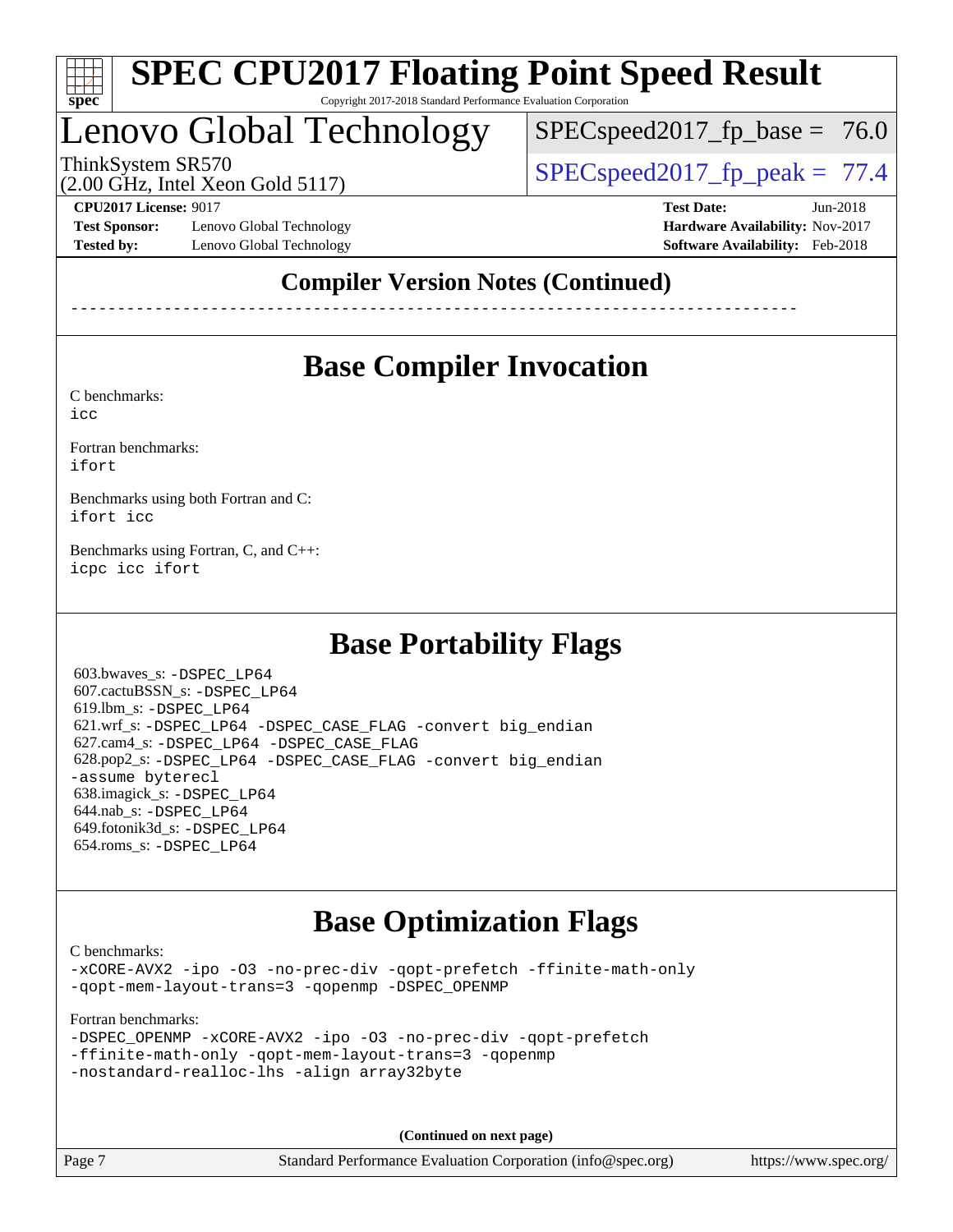

## Lenovo Global Technology

 $SPEC speed2017_fp\_base = 76.0$ 

ThinkSystem SR570<br>  $\begin{array}{|l|l|}\n\hline\n\text{ShinkSystem} & \text{Stab} \\
\hline\n\text{Stab} & \text{Stab} \\
\hline\n\end{array}$  [SPECspeed2017\\_fp\\_peak =](http://www.spec.org/auto/cpu2017/Docs/result-fields.html#SPECspeed2017fppeak) 77.4

**[Test Sponsor:](http://www.spec.org/auto/cpu2017/Docs/result-fields.html#TestSponsor)** Lenovo Global Technology **[Hardware Availability:](http://www.spec.org/auto/cpu2017/Docs/result-fields.html#HardwareAvailability)** Nov-2017 **[Tested by:](http://www.spec.org/auto/cpu2017/Docs/result-fields.html#Testedby)** Lenovo Global Technology **[Software Availability:](http://www.spec.org/auto/cpu2017/Docs/result-fields.html#SoftwareAvailability)** Feb-2018

(2.00 GHz, Intel Xeon Gold 5117)

**[CPU2017 License:](http://www.spec.org/auto/cpu2017/Docs/result-fields.html#CPU2017License)** 9017 **[Test Date:](http://www.spec.org/auto/cpu2017/Docs/result-fields.html#TestDate)** Jun-2018

## **[Base Optimization Flags \(Continued\)](http://www.spec.org/auto/cpu2017/Docs/result-fields.html#BaseOptimizationFlags)**

[Benchmarks using both Fortran and C](http://www.spec.org/auto/cpu2017/Docs/result-fields.html#BenchmarksusingbothFortranandC):

[-xCORE-AVX2](http://www.spec.org/cpu2017/results/res2018q2/cpu2017-20180612-06997.flags.html#user_CC_FCbase_f-xCORE-AVX2) [-ipo](http://www.spec.org/cpu2017/results/res2018q2/cpu2017-20180612-06997.flags.html#user_CC_FCbase_f-ipo) [-O3](http://www.spec.org/cpu2017/results/res2018q2/cpu2017-20180612-06997.flags.html#user_CC_FCbase_f-O3) [-no-prec-div](http://www.spec.org/cpu2017/results/res2018q2/cpu2017-20180612-06997.flags.html#user_CC_FCbase_f-no-prec-div) [-qopt-prefetch](http://www.spec.org/cpu2017/results/res2018q2/cpu2017-20180612-06997.flags.html#user_CC_FCbase_f-qopt-prefetch) [-ffinite-math-only](http://www.spec.org/cpu2017/results/res2018q2/cpu2017-20180612-06997.flags.html#user_CC_FCbase_f_finite_math_only_cb91587bd2077682c4b38af759c288ed7c732db004271a9512da14a4f8007909a5f1427ecbf1a0fb78ff2a814402c6114ac565ca162485bbcae155b5e4258871) [-qopt-mem-layout-trans=3](http://www.spec.org/cpu2017/results/res2018q2/cpu2017-20180612-06997.flags.html#user_CC_FCbase_f-qopt-mem-layout-trans_de80db37974c74b1f0e20d883f0b675c88c3b01e9d123adea9b28688d64333345fb62bc4a798493513fdb68f60282f9a726aa07f478b2f7113531aecce732043) [-qopenmp](http://www.spec.org/cpu2017/results/res2018q2/cpu2017-20180612-06997.flags.html#user_CC_FCbase_qopenmp_16be0c44f24f464004c6784a7acb94aca937f053568ce72f94b139a11c7c168634a55f6653758ddd83bcf7b8463e8028bb0b48b77bcddc6b78d5d95bb1df2967) [-DSPEC\\_OPENMP](http://www.spec.org/cpu2017/results/res2018q2/cpu2017-20180612-06997.flags.html#suite_CC_FCbase_DSPEC_OPENMP) [-nostandard-realloc-lhs](http://www.spec.org/cpu2017/results/res2018q2/cpu2017-20180612-06997.flags.html#user_CC_FCbase_f_2003_std_realloc_82b4557e90729c0f113870c07e44d33d6f5a304b4f63d4c15d2d0f1fab99f5daaed73bdb9275d9ae411527f28b936061aa8b9c8f2d63842963b95c9dd6426b8a) [-align array32byte](http://www.spec.org/cpu2017/results/res2018q2/cpu2017-20180612-06997.flags.html#user_CC_FCbase_align_array32byte_b982fe038af199962ba9a80c053b8342c548c85b40b8e86eb3cc33dee0d7986a4af373ac2d51c3f7cf710a18d62fdce2948f201cd044323541f22fc0fffc51b6)

[Benchmarks using Fortran, C, and C++:](http://www.spec.org/auto/cpu2017/Docs/result-fields.html#BenchmarksusingFortranCandCXX)

[-xCORE-AVX2](http://www.spec.org/cpu2017/results/res2018q2/cpu2017-20180612-06997.flags.html#user_CC_CXX_FCbase_f-xCORE-AVX2) [-ipo](http://www.spec.org/cpu2017/results/res2018q2/cpu2017-20180612-06997.flags.html#user_CC_CXX_FCbase_f-ipo) [-O3](http://www.spec.org/cpu2017/results/res2018q2/cpu2017-20180612-06997.flags.html#user_CC_CXX_FCbase_f-O3) [-no-prec-div](http://www.spec.org/cpu2017/results/res2018q2/cpu2017-20180612-06997.flags.html#user_CC_CXX_FCbase_f-no-prec-div) [-qopt-prefetch](http://www.spec.org/cpu2017/results/res2018q2/cpu2017-20180612-06997.flags.html#user_CC_CXX_FCbase_f-qopt-prefetch) [-ffinite-math-only](http://www.spec.org/cpu2017/results/res2018q2/cpu2017-20180612-06997.flags.html#user_CC_CXX_FCbase_f_finite_math_only_cb91587bd2077682c4b38af759c288ed7c732db004271a9512da14a4f8007909a5f1427ecbf1a0fb78ff2a814402c6114ac565ca162485bbcae155b5e4258871) [-qopt-mem-layout-trans=3](http://www.spec.org/cpu2017/results/res2018q2/cpu2017-20180612-06997.flags.html#user_CC_CXX_FCbase_f-qopt-mem-layout-trans_de80db37974c74b1f0e20d883f0b675c88c3b01e9d123adea9b28688d64333345fb62bc4a798493513fdb68f60282f9a726aa07f478b2f7113531aecce732043) [-qopenmp](http://www.spec.org/cpu2017/results/res2018q2/cpu2017-20180612-06997.flags.html#user_CC_CXX_FCbase_qopenmp_16be0c44f24f464004c6784a7acb94aca937f053568ce72f94b139a11c7c168634a55f6653758ddd83bcf7b8463e8028bb0b48b77bcddc6b78d5d95bb1df2967) [-DSPEC\\_OPENMP](http://www.spec.org/cpu2017/results/res2018q2/cpu2017-20180612-06997.flags.html#suite_CC_CXX_FCbase_DSPEC_OPENMP) [-nostandard-realloc-lhs](http://www.spec.org/cpu2017/results/res2018q2/cpu2017-20180612-06997.flags.html#user_CC_CXX_FCbase_f_2003_std_realloc_82b4557e90729c0f113870c07e44d33d6f5a304b4f63d4c15d2d0f1fab99f5daaed73bdb9275d9ae411527f28b936061aa8b9c8f2d63842963b95c9dd6426b8a) [-align array32byte](http://www.spec.org/cpu2017/results/res2018q2/cpu2017-20180612-06997.flags.html#user_CC_CXX_FCbase_align_array32byte_b982fe038af199962ba9a80c053b8342c548c85b40b8e86eb3cc33dee0d7986a4af373ac2d51c3f7cf710a18d62fdce2948f201cd044323541f22fc0fffc51b6)

## **[Base Other Flags](http://www.spec.org/auto/cpu2017/Docs/result-fields.html#BaseOtherFlags)**

[C benchmarks](http://www.spec.org/auto/cpu2017/Docs/result-fields.html#Cbenchmarks):  $-m64 - std= c11$  $-m64 - std= c11$ 

[Fortran benchmarks](http://www.spec.org/auto/cpu2017/Docs/result-fields.html#Fortranbenchmarks): [-m64](http://www.spec.org/cpu2017/results/res2018q2/cpu2017-20180612-06997.flags.html#user_FCbase_intel_intel64_18.0_af43caccfc8ded86e7699f2159af6efc7655f51387b94da716254467f3c01020a5059329e2569e4053f409e7c9202a7efc638f7a6d1ffb3f52dea4a3e31d82ab)

[Benchmarks using both Fortran and C](http://www.spec.org/auto/cpu2017/Docs/result-fields.html#BenchmarksusingbothFortranandC):  $-m64 - std= c11$  $-m64 - std= c11$ 

[Benchmarks using Fortran, C, and C++:](http://www.spec.org/auto/cpu2017/Docs/result-fields.html#BenchmarksusingFortranCandCXX)  $-m64 - std= c11$  $-m64 - std= c11$ 

## **[Peak Compiler Invocation](http://www.spec.org/auto/cpu2017/Docs/result-fields.html#PeakCompilerInvocation)**

[C benchmarks](http://www.spec.org/auto/cpu2017/Docs/result-fields.html#Cbenchmarks): [icc](http://www.spec.org/cpu2017/results/res2018q2/cpu2017-20180612-06997.flags.html#user_CCpeak_intel_icc_18.0_66fc1ee009f7361af1fbd72ca7dcefbb700085f36577c54f309893dd4ec40d12360134090235512931783d35fd58c0460139e722d5067c5574d8eaf2b3e37e92)

[Fortran benchmarks](http://www.spec.org/auto/cpu2017/Docs/result-fields.html#Fortranbenchmarks): [ifort](http://www.spec.org/cpu2017/results/res2018q2/cpu2017-20180612-06997.flags.html#user_FCpeak_intel_ifort_18.0_8111460550e3ca792625aed983ce982f94888b8b503583aa7ba2b8303487b4d8a21a13e7191a45c5fd58ff318f48f9492884d4413fa793fd88dd292cad7027ca)

[Benchmarks using both Fortran and C](http://www.spec.org/auto/cpu2017/Docs/result-fields.html#BenchmarksusingbothFortranandC): [ifort](http://www.spec.org/cpu2017/results/res2018q2/cpu2017-20180612-06997.flags.html#user_CC_FCpeak_intel_ifort_18.0_8111460550e3ca792625aed983ce982f94888b8b503583aa7ba2b8303487b4d8a21a13e7191a45c5fd58ff318f48f9492884d4413fa793fd88dd292cad7027ca) [icc](http://www.spec.org/cpu2017/results/res2018q2/cpu2017-20180612-06997.flags.html#user_CC_FCpeak_intel_icc_18.0_66fc1ee009f7361af1fbd72ca7dcefbb700085f36577c54f309893dd4ec40d12360134090235512931783d35fd58c0460139e722d5067c5574d8eaf2b3e37e92)

[Benchmarks using Fortran, C, and C++:](http://www.spec.org/auto/cpu2017/Docs/result-fields.html#BenchmarksusingFortranCandCXX) [icpc](http://www.spec.org/cpu2017/results/res2018q2/cpu2017-20180612-06997.flags.html#user_CC_CXX_FCpeak_intel_icpc_18.0_c510b6838c7f56d33e37e94d029a35b4a7bccf4766a728ee175e80a419847e808290a9b78be685c44ab727ea267ec2f070ec5dc83b407c0218cded6866a35d07) [icc](http://www.spec.org/cpu2017/results/res2018q2/cpu2017-20180612-06997.flags.html#user_CC_CXX_FCpeak_intel_icc_18.0_66fc1ee009f7361af1fbd72ca7dcefbb700085f36577c54f309893dd4ec40d12360134090235512931783d35fd58c0460139e722d5067c5574d8eaf2b3e37e92) [ifort](http://www.spec.org/cpu2017/results/res2018q2/cpu2017-20180612-06997.flags.html#user_CC_CXX_FCpeak_intel_ifort_18.0_8111460550e3ca792625aed983ce982f94888b8b503583aa7ba2b8303487b4d8a21a13e7191a45c5fd58ff318f48f9492884d4413fa793fd88dd292cad7027ca)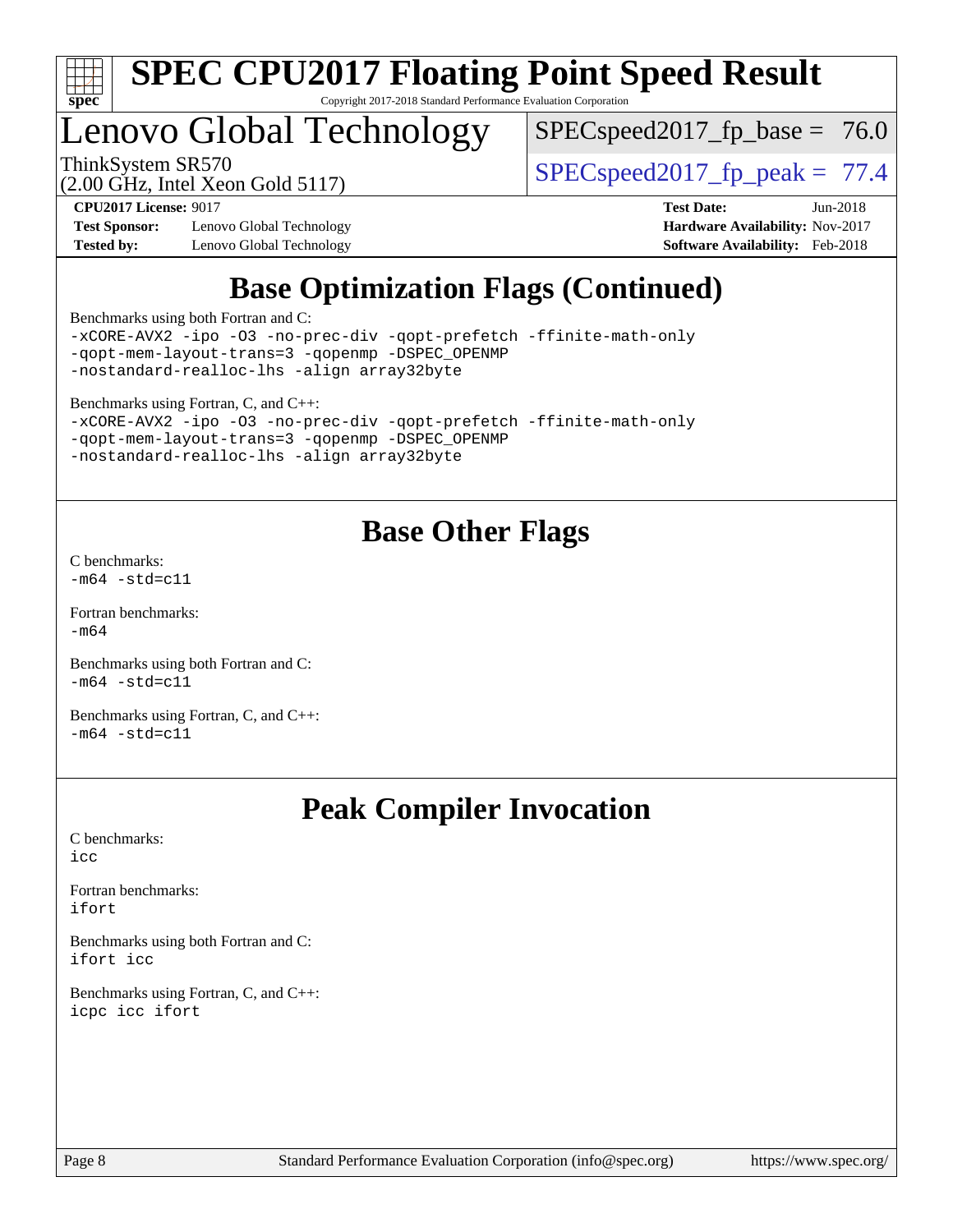

## Lenovo Global Technology

 $SPECspeed2017_fp\_base = 76.0$ 

(2.00 GHz, Intel Xeon Gold 5117)

ThinkSystem SR570  $SPEC speed2017$  fp\_peak = 77.4

**[Test Sponsor:](http://www.spec.org/auto/cpu2017/Docs/result-fields.html#TestSponsor)** Lenovo Global Technology **[Hardware Availability:](http://www.spec.org/auto/cpu2017/Docs/result-fields.html#HardwareAvailability)** Nov-2017 **[Tested by:](http://www.spec.org/auto/cpu2017/Docs/result-fields.html#Testedby)** Lenovo Global Technology **[Software Availability:](http://www.spec.org/auto/cpu2017/Docs/result-fields.html#SoftwareAvailability)** Feb-2018

**[CPU2017 License:](http://www.spec.org/auto/cpu2017/Docs/result-fields.html#CPU2017License)** 9017 **[Test Date:](http://www.spec.org/auto/cpu2017/Docs/result-fields.html#TestDate)** Jun-2018

## **[Peak Portability Flags](http://www.spec.org/auto/cpu2017/Docs/result-fields.html#PeakPortabilityFlags)**

Same as Base Portability Flags

## **[Peak Optimization Flags](http://www.spec.org/auto/cpu2017/Docs/result-fields.html#PeakOptimizationFlags)**

[C benchmarks](http://www.spec.org/auto/cpu2017/Docs/result-fields.html#Cbenchmarks):

 619.lbm\_s: [-prof-gen](http://www.spec.org/cpu2017/results/res2018q2/cpu2017-20180612-06997.flags.html#user_peakPASS1_CFLAGSPASS1_LDFLAGS619_lbm_s_prof_gen_5aa4926d6013ddb2a31985c654b3eb18169fc0c6952a63635c234f711e6e63dd76e94ad52365559451ec499a2cdb89e4dc58ba4c67ef54ca681ffbe1461d6b36)(pass 1) [-prof-use](http://www.spec.org/cpu2017/results/res2018q2/cpu2017-20180612-06997.flags.html#user_peakPASS2_CFLAGSPASS2_LDFLAGS619_lbm_s_prof_use_1a21ceae95f36a2b53c25747139a6c16ca95bd9def2a207b4f0849963b97e94f5260e30a0c64f4bb623698870e679ca08317ef8150905d41bd88c6f78df73f19)(pass 2) [-O2](http://www.spec.org/cpu2017/results/res2018q2/cpu2017-20180612-06997.flags.html#user_peakPASS1_COPTIMIZE619_lbm_s_f-O2) [-xCORE-AVX2](http://www.spec.org/cpu2017/results/res2018q2/cpu2017-20180612-06997.flags.html#user_peakPASS2_COPTIMIZE619_lbm_s_f-xCORE-AVX2) [-qopt-prefetch](http://www.spec.org/cpu2017/results/res2018q2/cpu2017-20180612-06997.flags.html#user_peakPASS1_COPTIMIZEPASS2_COPTIMIZE619_lbm_s_f-qopt-prefetch) [-ipo](http://www.spec.org/cpu2017/results/res2018q2/cpu2017-20180612-06997.flags.html#user_peakPASS2_COPTIMIZE619_lbm_s_f-ipo) [-O3](http://www.spec.org/cpu2017/results/res2018q2/cpu2017-20180612-06997.flags.html#user_peakPASS2_COPTIMIZE619_lbm_s_f-O3) [-ffinite-math-only](http://www.spec.org/cpu2017/results/res2018q2/cpu2017-20180612-06997.flags.html#user_peakPASS1_COPTIMIZEPASS2_COPTIMIZE619_lbm_s_f_finite_math_only_cb91587bd2077682c4b38af759c288ed7c732db004271a9512da14a4f8007909a5f1427ecbf1a0fb78ff2a814402c6114ac565ca162485bbcae155b5e4258871) [-no-prec-div](http://www.spec.org/cpu2017/results/res2018q2/cpu2017-20180612-06997.flags.html#user_peakPASS2_COPTIMIZE619_lbm_s_f-no-prec-div) [-qopt-mem-layout-trans=3](http://www.spec.org/cpu2017/results/res2018q2/cpu2017-20180612-06997.flags.html#user_peakPASS1_COPTIMIZEPASS2_COPTIMIZE619_lbm_s_f-qopt-mem-layout-trans_de80db37974c74b1f0e20d883f0b675c88c3b01e9d123adea9b28688d64333345fb62bc4a798493513fdb68f60282f9a726aa07f478b2f7113531aecce732043) [-DSPEC\\_SUPPRESS\\_OPENMP](http://www.spec.org/cpu2017/results/res2018q2/cpu2017-20180612-06997.flags.html#suite_peakPASS1_COPTIMIZE619_lbm_s_DSPEC_SUPPRESS_OPENMP) [-qopenmp](http://www.spec.org/cpu2017/results/res2018q2/cpu2017-20180612-06997.flags.html#user_peakPASS2_COPTIMIZE619_lbm_s_qopenmp_16be0c44f24f464004c6784a7acb94aca937f053568ce72f94b139a11c7c168634a55f6653758ddd83bcf7b8463e8028bb0b48b77bcddc6b78d5d95bb1df2967) [-DSPEC\\_OPENMP](http://www.spec.org/cpu2017/results/res2018q2/cpu2017-20180612-06997.flags.html#suite_peakPASS2_COPTIMIZE619_lbm_s_DSPEC_OPENMP)

```
 638.imagick_s: -xCORE-AVX2 -ipo -O3 -no-prec-div -qopt-prefetch
-ffinite-math-only -qopt-mem-layout-trans=3 -qopenmp
-DSPEC_OPENMP
```
644.nab\_s: Same as 638.imagick\_s

```
Fortran benchmarks: 
-prof-gen(pass 1) -prof-use(pass 2) -DSPEC_SUPPRESS_OPENMP
-DSPEC_OPENMP -O2 -xCORE-AVX2 -qopt-prefetch -ipo -O3
-ffinite-math-only -no-prec-div -qopt-mem-layout-trans=3 -qopenmp
-nostandard-realloc-lhs -align array32byte
```
[Benchmarks using both Fortran and C](http://www.spec.org/auto/cpu2017/Docs/result-fields.html#BenchmarksusingbothFortranandC):

 621.wrf\_s: [-prof-gen](http://www.spec.org/cpu2017/results/res2018q2/cpu2017-20180612-06997.flags.html#user_peakPASS1_CFLAGSPASS1_FFLAGSPASS1_LDFLAGS621_wrf_s_prof_gen_5aa4926d6013ddb2a31985c654b3eb18169fc0c6952a63635c234f711e6e63dd76e94ad52365559451ec499a2cdb89e4dc58ba4c67ef54ca681ffbe1461d6b36)(pass 1) [-prof-use](http://www.spec.org/cpu2017/results/res2018q2/cpu2017-20180612-06997.flags.html#user_peakPASS2_CFLAGSPASS2_FFLAGSPASS2_LDFLAGS621_wrf_s_prof_use_1a21ceae95f36a2b53c25747139a6c16ca95bd9def2a207b4f0849963b97e94f5260e30a0c64f4bb623698870e679ca08317ef8150905d41bd88c6f78df73f19)(pass 2) [-O2](http://www.spec.org/cpu2017/results/res2018q2/cpu2017-20180612-06997.flags.html#user_peakPASS1_COPTIMIZEPASS1_FOPTIMIZE621_wrf_s_f-O2) [-xCORE-AVX2](http://www.spec.org/cpu2017/results/res2018q2/cpu2017-20180612-06997.flags.html#user_peakPASS2_COPTIMIZEPASS2_FOPTIMIZE621_wrf_s_f-xCORE-AVX2) [-qopt-prefetch](http://www.spec.org/cpu2017/results/res2018q2/cpu2017-20180612-06997.flags.html#user_peakPASS1_COPTIMIZEPASS1_FOPTIMIZEPASS2_COPTIMIZEPASS2_FOPTIMIZE621_wrf_s_f-qopt-prefetch) [-ipo](http://www.spec.org/cpu2017/results/res2018q2/cpu2017-20180612-06997.flags.html#user_peakPASS2_COPTIMIZEPASS2_FOPTIMIZE621_wrf_s_f-ipo) [-O3](http://www.spec.org/cpu2017/results/res2018q2/cpu2017-20180612-06997.flags.html#user_peakPASS2_COPTIMIZEPASS2_FOPTIMIZE621_wrf_s_f-O3) [-ffinite-math-only](http://www.spec.org/cpu2017/results/res2018q2/cpu2017-20180612-06997.flags.html#user_peakPASS1_COPTIMIZEPASS1_FOPTIMIZEPASS2_COPTIMIZEPASS2_FOPTIMIZE621_wrf_s_f_finite_math_only_cb91587bd2077682c4b38af759c288ed7c732db004271a9512da14a4f8007909a5f1427ecbf1a0fb78ff2a814402c6114ac565ca162485bbcae155b5e4258871) [-no-prec-div](http://www.spec.org/cpu2017/results/res2018q2/cpu2017-20180612-06997.flags.html#user_peakPASS2_COPTIMIZEPASS2_FOPTIMIZE621_wrf_s_f-no-prec-div) [-qopt-mem-layout-trans=3](http://www.spec.org/cpu2017/results/res2018q2/cpu2017-20180612-06997.flags.html#user_peakPASS1_COPTIMIZEPASS1_FOPTIMIZEPASS2_COPTIMIZEPASS2_FOPTIMIZE621_wrf_s_f-qopt-mem-layout-trans_de80db37974c74b1f0e20d883f0b675c88c3b01e9d123adea9b28688d64333345fb62bc4a798493513fdb68f60282f9a726aa07f478b2f7113531aecce732043) [-DSPEC\\_SUPPRESS\\_OPENMP](http://www.spec.org/cpu2017/results/res2018q2/cpu2017-20180612-06997.flags.html#suite_peakPASS1_COPTIMIZEPASS1_FOPTIMIZE621_wrf_s_DSPEC_SUPPRESS_OPENMP) [-qopenmp](http://www.spec.org/cpu2017/results/res2018q2/cpu2017-20180612-06997.flags.html#user_peakPASS2_COPTIMIZEPASS2_FOPTIMIZE621_wrf_s_qopenmp_16be0c44f24f464004c6784a7acb94aca937f053568ce72f94b139a11c7c168634a55f6653758ddd83bcf7b8463e8028bb0b48b77bcddc6b78d5d95bb1df2967) [-DSPEC\\_OPENMP](http://www.spec.org/cpu2017/results/res2018q2/cpu2017-20180612-06997.flags.html#suite_peakPASS2_COPTIMIZEPASS2_FOPTIMIZE621_wrf_s_DSPEC_OPENMP) [-nostandard-realloc-lhs](http://www.spec.org/cpu2017/results/res2018q2/cpu2017-20180612-06997.flags.html#user_peakEXTRA_FOPTIMIZE621_wrf_s_f_2003_std_realloc_82b4557e90729c0f113870c07e44d33d6f5a304b4f63d4c15d2d0f1fab99f5daaed73bdb9275d9ae411527f28b936061aa8b9c8f2d63842963b95c9dd6426b8a) [-align array32byte](http://www.spec.org/cpu2017/results/res2018q2/cpu2017-20180612-06997.flags.html#user_peakEXTRA_FOPTIMIZE621_wrf_s_align_array32byte_b982fe038af199962ba9a80c053b8342c548c85b40b8e86eb3cc33dee0d7986a4af373ac2d51c3f7cf710a18d62fdce2948f201cd044323541f22fc0fffc51b6)

 627.cam4\_s: [-xCORE-AVX2](http://www.spec.org/cpu2017/results/res2018q2/cpu2017-20180612-06997.flags.html#user_peakCOPTIMIZEFOPTIMIZE627_cam4_s_f-xCORE-AVX2) [-ipo](http://www.spec.org/cpu2017/results/res2018q2/cpu2017-20180612-06997.flags.html#user_peakCOPTIMIZEFOPTIMIZE627_cam4_s_f-ipo) [-O3](http://www.spec.org/cpu2017/results/res2018q2/cpu2017-20180612-06997.flags.html#user_peakCOPTIMIZEFOPTIMIZE627_cam4_s_f-O3) [-no-prec-div](http://www.spec.org/cpu2017/results/res2018q2/cpu2017-20180612-06997.flags.html#user_peakCOPTIMIZEFOPTIMIZE627_cam4_s_f-no-prec-div) [-qopt-prefetch](http://www.spec.org/cpu2017/results/res2018q2/cpu2017-20180612-06997.flags.html#user_peakCOPTIMIZEFOPTIMIZE627_cam4_s_f-qopt-prefetch) [-ffinite-math-only](http://www.spec.org/cpu2017/results/res2018q2/cpu2017-20180612-06997.flags.html#user_peakCOPTIMIZEFOPTIMIZE627_cam4_s_f_finite_math_only_cb91587bd2077682c4b38af759c288ed7c732db004271a9512da14a4f8007909a5f1427ecbf1a0fb78ff2a814402c6114ac565ca162485bbcae155b5e4258871) [-qopt-mem-layout-trans=3](http://www.spec.org/cpu2017/results/res2018q2/cpu2017-20180612-06997.flags.html#user_peakCOPTIMIZEFOPTIMIZE627_cam4_s_f-qopt-mem-layout-trans_de80db37974c74b1f0e20d883f0b675c88c3b01e9d123adea9b28688d64333345fb62bc4a798493513fdb68f60282f9a726aa07f478b2f7113531aecce732043) [-qopenmp](http://www.spec.org/cpu2017/results/res2018q2/cpu2017-20180612-06997.flags.html#user_peakCOPTIMIZEFOPTIMIZE627_cam4_s_qopenmp_16be0c44f24f464004c6784a7acb94aca937f053568ce72f94b139a11c7c168634a55f6653758ddd83bcf7b8463e8028bb0b48b77bcddc6b78d5d95bb1df2967) [-DSPEC\\_OPENMP](http://www.spec.org/cpu2017/results/res2018q2/cpu2017-20180612-06997.flags.html#suite_peakCOPTIMIZEFOPTIMIZE627_cam4_s_DSPEC_OPENMP) [-nostandard-realloc-lhs](http://www.spec.org/cpu2017/results/res2018q2/cpu2017-20180612-06997.flags.html#user_peakEXTRA_FOPTIMIZE627_cam4_s_f_2003_std_realloc_82b4557e90729c0f113870c07e44d33d6f5a304b4f63d4c15d2d0f1fab99f5daaed73bdb9275d9ae411527f28b936061aa8b9c8f2d63842963b95c9dd6426b8a) [-align array32byte](http://www.spec.org/cpu2017/results/res2018q2/cpu2017-20180612-06997.flags.html#user_peakEXTRA_FOPTIMIZE627_cam4_s_align_array32byte_b982fe038af199962ba9a80c053b8342c548c85b40b8e86eb3cc33dee0d7986a4af373ac2d51c3f7cf710a18d62fdce2948f201cd044323541f22fc0fffc51b6)

628.pop2\_s: Same as 621.wrf\_s

```
Benchmarks using Fortran, C, and C++: 
-prof-gen(pass 1) -prof-use(pass 2) -O2 -xCORE-AVX2 -qopt-prefetch
-ipo -O3 -ffinite-math-only -no-prec-div -qopt-mem-layout-trans=3
-DSPEC_SUPPRESS_OPENMP -qopenmp -DSPEC_OPENMP -nostandard-realloc-lhs
-align array32byte
```